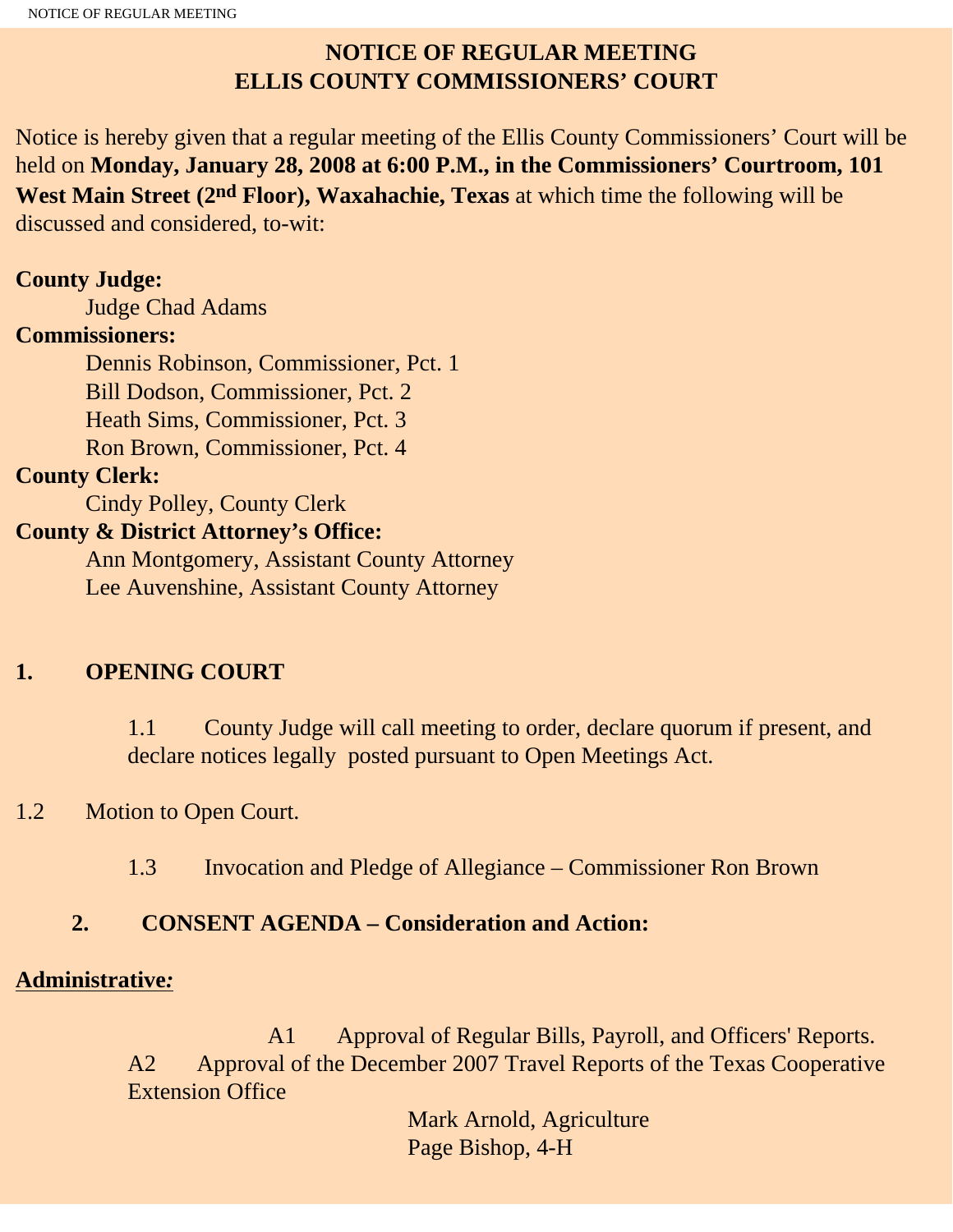Rita Hodges, Family & Consumer Sciences A3 Approval and Certification of the Minutes from the Commissioners' Court Agenda dated: June 11, 2007 - Regular June 25, 2007 - Regular July 5, 2007 - Special July 9, 2007 - Regular July 23, 2007 - Regular July 30, 2007 - Special August 13, 2007 - Regular August 27, 2007 - Regular August 30, 2007 - Special September 6, 2007 - Special

 October 8, 2007 - Regular October 22, 2007 – Regular December 10, 2007 – Regular December 21, 2007 – Regular January 14, 2008 - Regular

 September 10, 2007 – Regular September 24, 2007 – Regular November 13, 2007 – Regular November 26, 2007 – Regular

#### **Financial:**

F1 From 5-001-0400-0819 Computer, 5-001-0400-0803 Furniture to 5-001-0400-0801 Supplies – Judy Burden, Treasurer

F2 From 5-005-0703-0911 Gen Misc to 5-001-0703-0906 Culverts – Heath Sims, Commissioner, Pct. 3

F3 From 5-001-0420-0873 Maintenance to 5-001-0420-0877 Medical – Chris Aldama, Ellis County Juv. Services

 F4 Approve Tax Refund for Over Payment to Capital Title of Texas LLC, Account # 194788 for \$3,000; Capital Title, Account #185165 for \$17,420.98– John Bridges,

Tax Collector/Assessor

## **3. ADMINISTRATIVE**

 3.1 Consideration and action to proclaim January 2008 as School Board Recognition Month in Ellis County.

Chad Adams, County Judge

3.2 Consideration and action to approve the contract between Ellis County and HDR Architecture, Inc. for services for the Administration Building, Jail, and Parking Garage.

Ann Montgomery, Assistant County and District Attorney

 3.3 Consideration and action to accept the resignation of Eugene Williams from Italy Emergency Service District #3 effective immediately.

Heath Sims, Commissioner, Pct. 3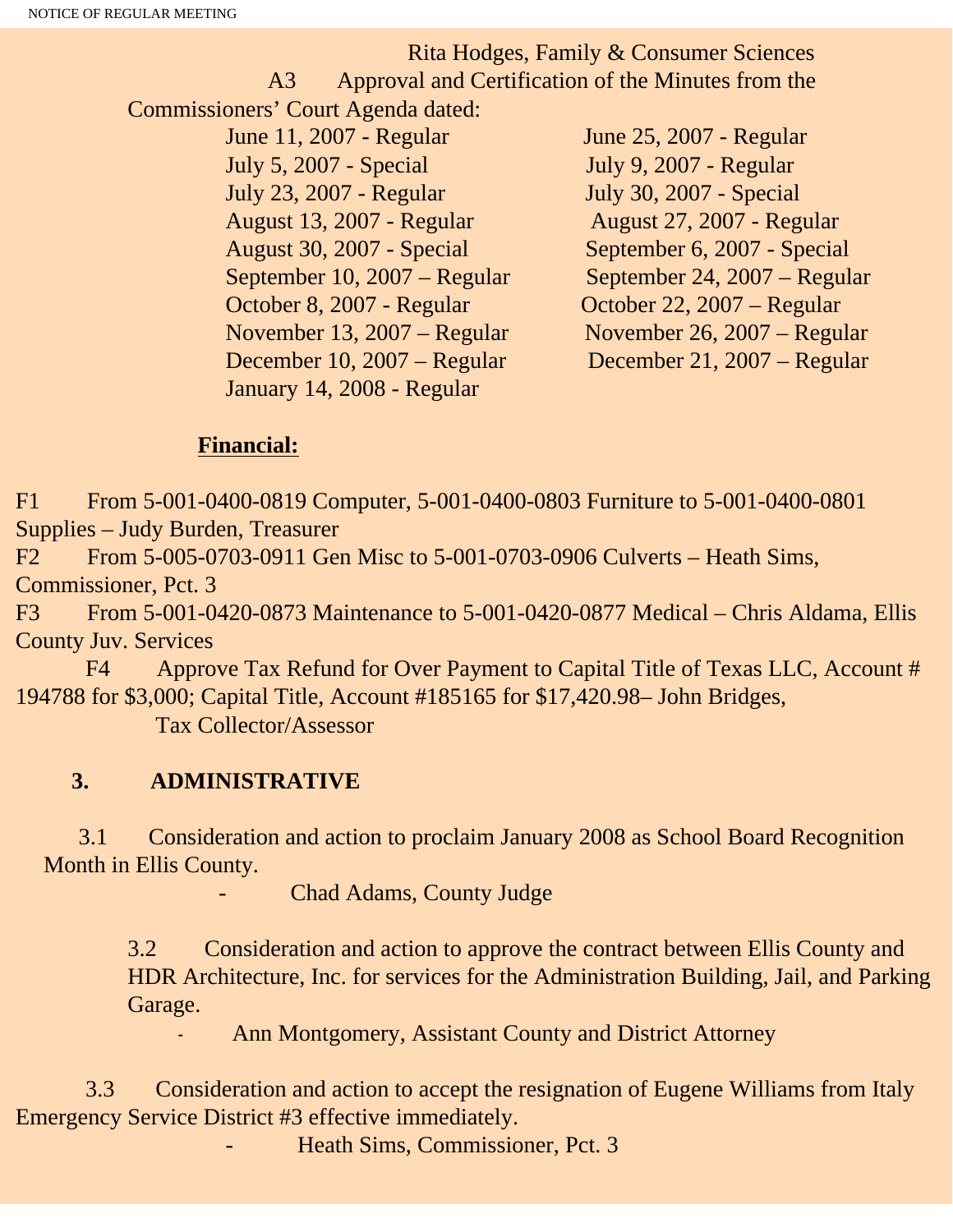3.4 Consideration and action to appoint James Steele to the Italy Emergency Service District Board #3 to fill the unexpired term of Eugene Williams, effective immediately through December 31, 2008. Mr. Steele will be eligible for reappointment at that time. - Heath Sims, Commissioner, Pct. 3

 3.5 Consideration and action to approve an Interlocal Participation Agreement with the Texas Association of Counties Risk Management Pool.

- Holly Davis, Special Projects Director

 3.6 Consideration and action to approve the appointment of four (4) Prairie Ridge Fresh Water Supply District board members to fill existing vacancies on the board of directors.

- Barbra Leftwich, Ellis County Planner

 3.7 Consideration and action to approve a resolution accepting the filing of a petition to create a Public Improvement District within Ellis County, Texas; setting a date for a Public Hearing;

> authorizing the publication of notice; and enacting other provisions relating thereto. - Barbra Leftwich, Ellis County Planner

 3.8 Consideration and action to approve a development and financing agreement between Ellis County and PRA Prairie Ridge L.P., as developer of the Prairie Ridge development.

- Barbra Leftwich, Ellis County Planner

 3.9 Consideration and action to engage Vinson & Elkins LLP, Ellis County's current bond counsel, for bond counsel services relating to the Prairie Ridge Public Improvement District.

- Barbra Leftwich, Ellis County Planner

 3.10 Consideration and action to approve the General Permit MS4 Phase II Storm Water Discharge Notice of Intent Application.

- Ross Davis, Ellis County GIS

Joe White, Ellis County Engineer

 3.11 Consideration and action to appoint individuals to form a subcommittee to discuss and recommend changes pertaining to animal control.

Dennis Robinson, Commissioner, Pct. 1

3.12 Consideration and action to retain Ray Perryman as a testifying expert to evaluate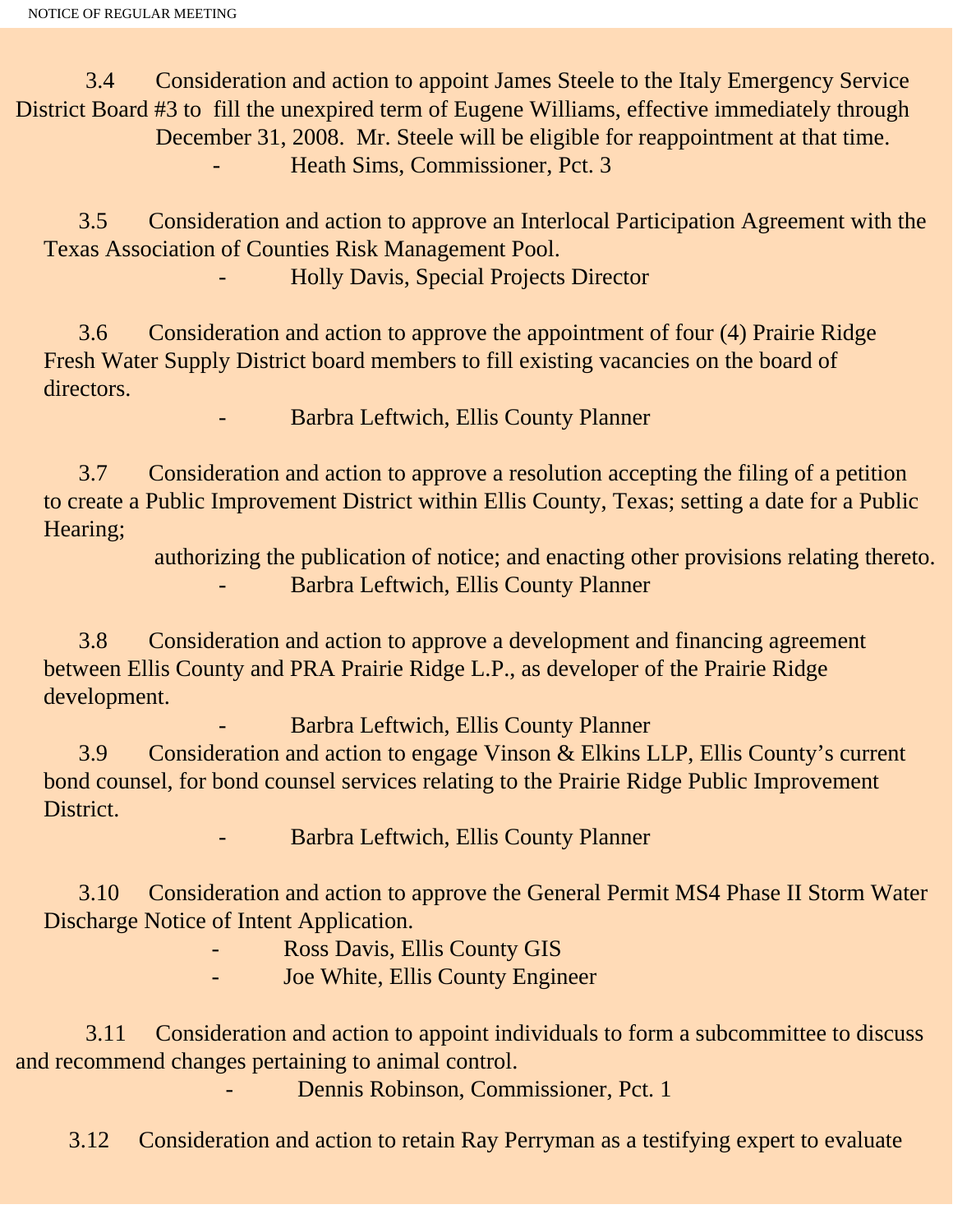the proposed Maypearl Water Control and Improvement District and analyze its potential effect on Ellis County, in a matter pending before the Texas Commission for Environmental Quality and the State Office of Administrative Hearings. Lee Auvenshine, Assistant County and District Attorney

 3.13 Consideration and action to retain Mike Atwood as a testifying expert to prepare an accurate appraisal of the proposed Maypearl Water Control and Improvement District, in a matter pending before the Texas Commission for Environmental Quality and the State Office of Administrative Hearings. Lee Auvenshine, Assistant County and District Attorney

 3.14 Presentation and discussion with Dan and Sherry Freeland, who live in Fox Run Development in City of Midlothian, regarding drainage issues in and around the development. Heath Sims, Commissioner, Pct. 3

# **4. DEPARTMENT OF COUNTY DEVELOPMENT Consideration and action regarding the following presented by Delton Ake, Director Department of Development:**

 4.1 To grant a variance from County of Ellis Rules, Regulations and Specifications for Subdivisions and Manufactured Homes, as it relates to 150' road frontage requirement to existing paved public street, 4641 FM 663, Edward and Jeanne Munger, Pct. 3.

 4.2 To accept the construction of the infrastructure of Flying "W", Units IV and V, Paul Wilbur, Pct. 3.

4.3 Final Plat – Billingsley Farms, 71 lots, Harlan Properties, Inc., Pct. 4.

# **5. PURCHASING**

# **Consideration and action regarding the following presented by Richard Denniston, Purchasing Agent:**

 5.1 To approve and award the bid for one (1) Durapatcher for Road and Bridge Pct. 1 to Texas Patcher at a total cost of \$42,981.10.

 5.2 To approve the payment of \$889.67 to Michael and Renetta Key as full compensation for an accident that occurred in Waxahachie on 1/8/08. Payment will be made upon receipt of a

full release.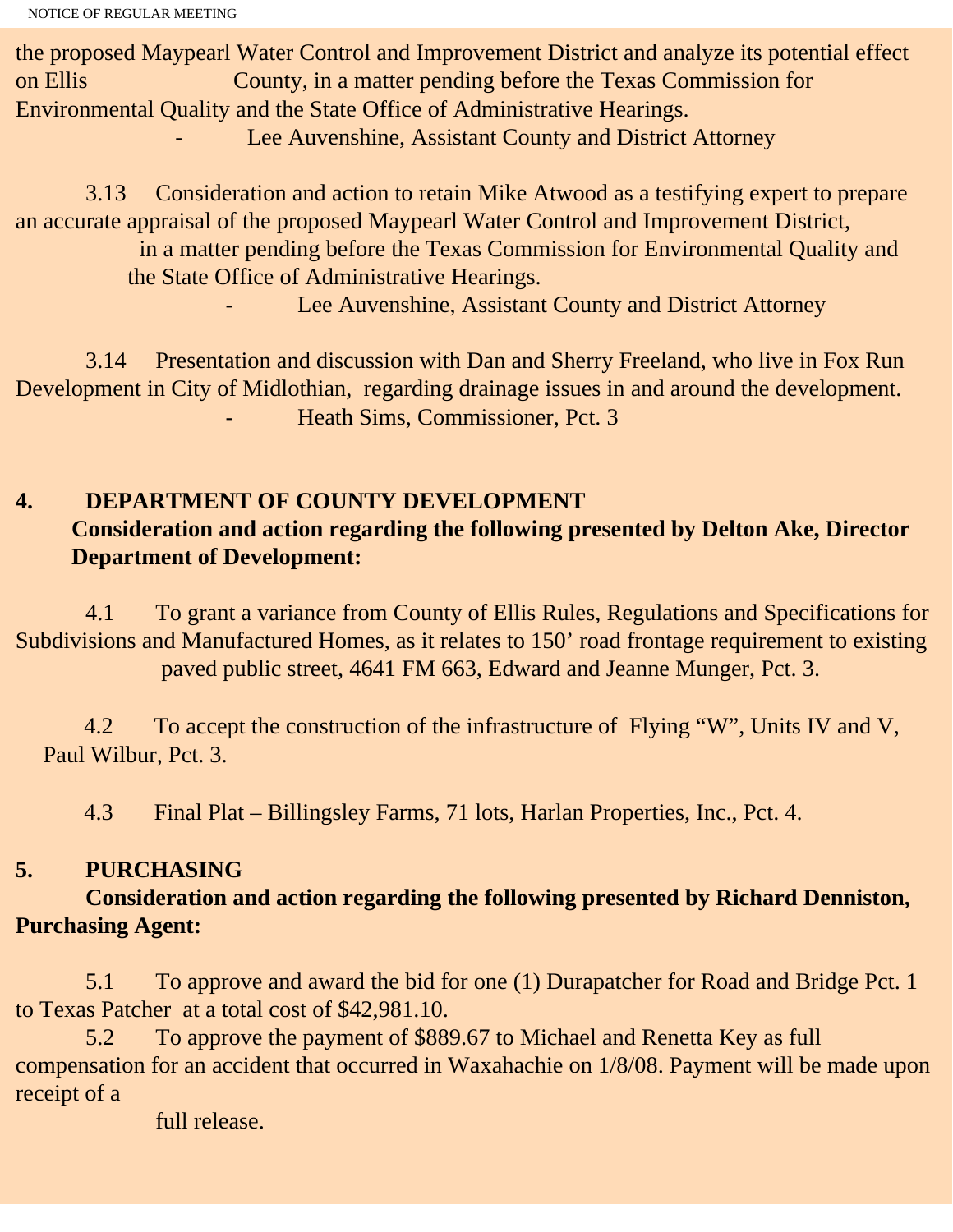NOTICE OF REGULAR MEETING

#### **6. RECESS TO CONVENE TO EXECUTIVE SESSION**

#### **7. EXECUTIVE SESSION**

"The Commissioners' Court of Ellis County reserves the right to adjourn into **Executive Session** at any time during the course of this meeting to discuss any of the matters listed in this agenda, in the order deemed appropriate, as authorized by Texas Government Code §551.071**,** or to seek the advice of its attorney and/or other attorneys representing Ellis County on any matter in which the duty of the attorney to the Commissioners' Court under the Texas Disciplinary Rules of Professional Conduct of the State Bar of Texas clearly conflicts with Texas Government Code Chapter 551 or as otherwise may be permitted under §551.071."

 7.1 Pursuant to Section 551.071 of the Government Code, consultation with counsel concerning retention of testifying experts in a matter pending before the Texas Commission for Environmental Quality and the State Office of Administrative Hearings.

> 7.2 Pursuant to Section 551.071 of the Government Code, consultation with counsel concerning Cause No. 3:07-cv-01540; *Robbie Goggans v. Kevin Ketchum and Ellis County, Texas;* In the United States District Court, Northern District of Texas, Dallas Division

# **8. ADJOURNMENT OF EXECUTIVE SESSION**

# **9. RECONVENE TO REGULAR SESSION**

# **10. ADJOURNMENT**

Signed this the 25th day of January,

2008.

 $\overline{\phantom{a}}$  , and the set of the set of the set of the set of the set of the set of the set of the set of the set of the set of the set of the set of the set of the set of the set of the set of the set of the set of the s Chad Adams Ellis County Judge

I, the undersigned, County Clerk of the Ellis County Commissioners Court do hereby certify that the above Notice of Regular Meeting of the Ellis County Commissioners Court is a true and correct copy of said Notice, that I received said Notice, and it was posted at the doors of the Ellis County Courthouse, a place readily accessible to the general public at all times on the 25th day of January, 2008, at \_\_\_\_\_\_\_\_\_\_\_\_ a.m./p.m.